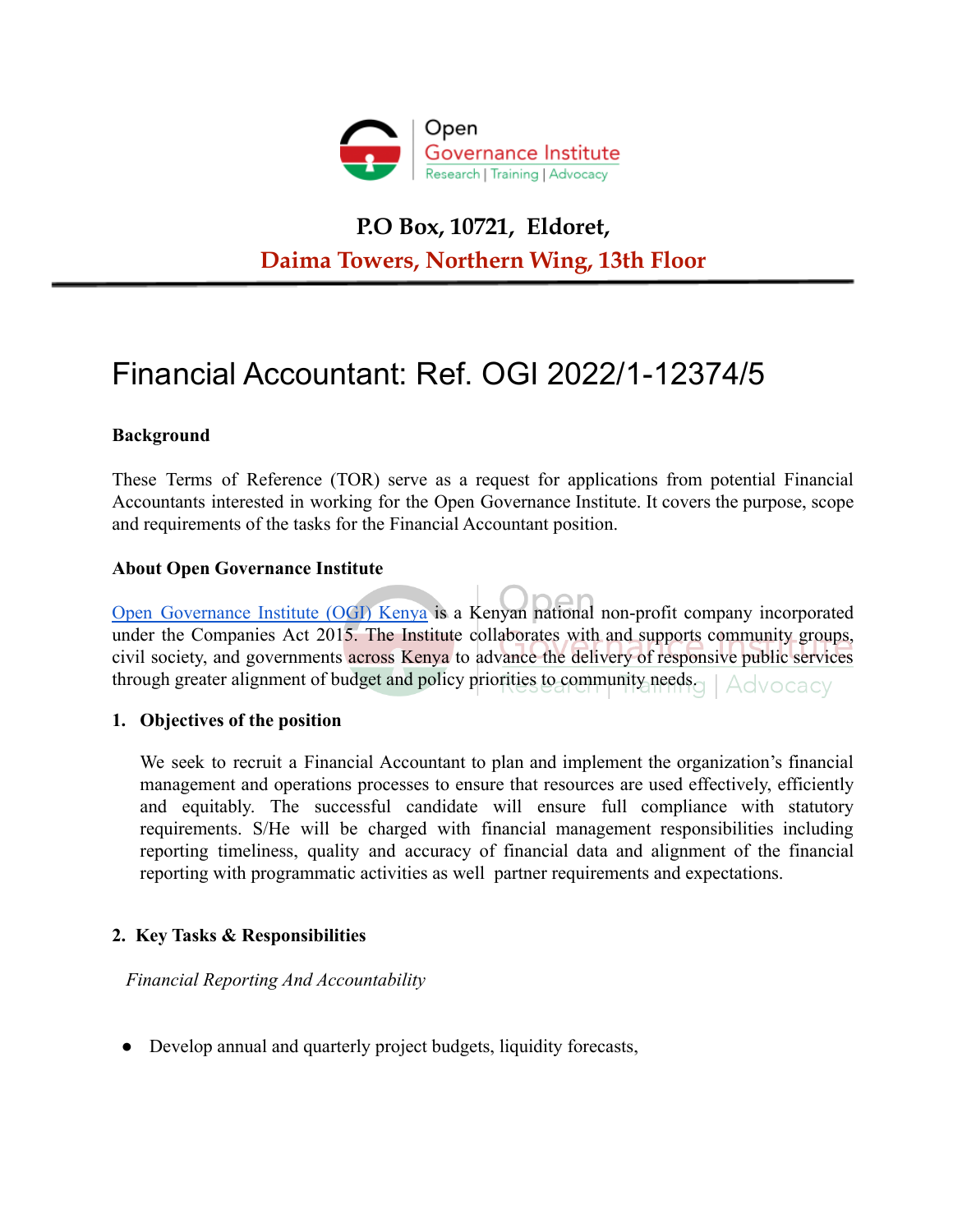- Monitor budget spending for the project, ensure that budget expending is in line with project deliverables, and provide monthly updates on financial status including cash flow and variances, and institute corrective measures where necessary.
- Ensure compliance with GAAP financial rules and regulations, as well as Open Governance Institute policies,
- Manage, oversee, process (as appropriate), all of the following transactions: payroll, accounts payable, revenue and expense, fixed assets, cash, bank reconciliations, and allocations.
- Ensure compliance with statutory obligations such as KRA, NHIF and NSSF
- Prepare and analyze accurate monthly financial and management reports, including; income statement, balance sheet, budget and variance, projections and forecast, and cash flow
- Ensure all project financial records are filed and clearly labeled both electronically and physically
- Establish the physical existence of all donor funded project assets per the asset register, their conditions and locations.
- Prepare and submit financial reports per donor and organizational requirements within the stipulated time frame
- Ensure timely invoice payment and processing
- Ensure timely closure of the grant agreement
- Maintains financial management files for grants and ensures audit trail for all necessary grant documentation.
- Perform other related duties as assigned and agreed upon with Programs Manager and program staff Governance Institute

## *Operations management*

- Develop project procurement plans
- Provide inputs and logistics support consistent with the planned project work plans, detailed field activity plans and procurement plans;
- Raise purchase and procurement needs of projects in coordination with Open Governance Institute Programs Manager, Research Analyst as well as the Communications Specialist.
- Coordinate meetings, trainings, workshops and travel arrangements as needed in projects,

## *Other*

- Build and maintain positive relationships with all members of staff, and contacts within and outside the Organization.
- Plan and complete work assignments with a high degree of initiative, good judgment, analytical skill, and integrity.
- Perform other duties as assigned by the Programs Manager

## **3. Qualifications**

## *Educational background*